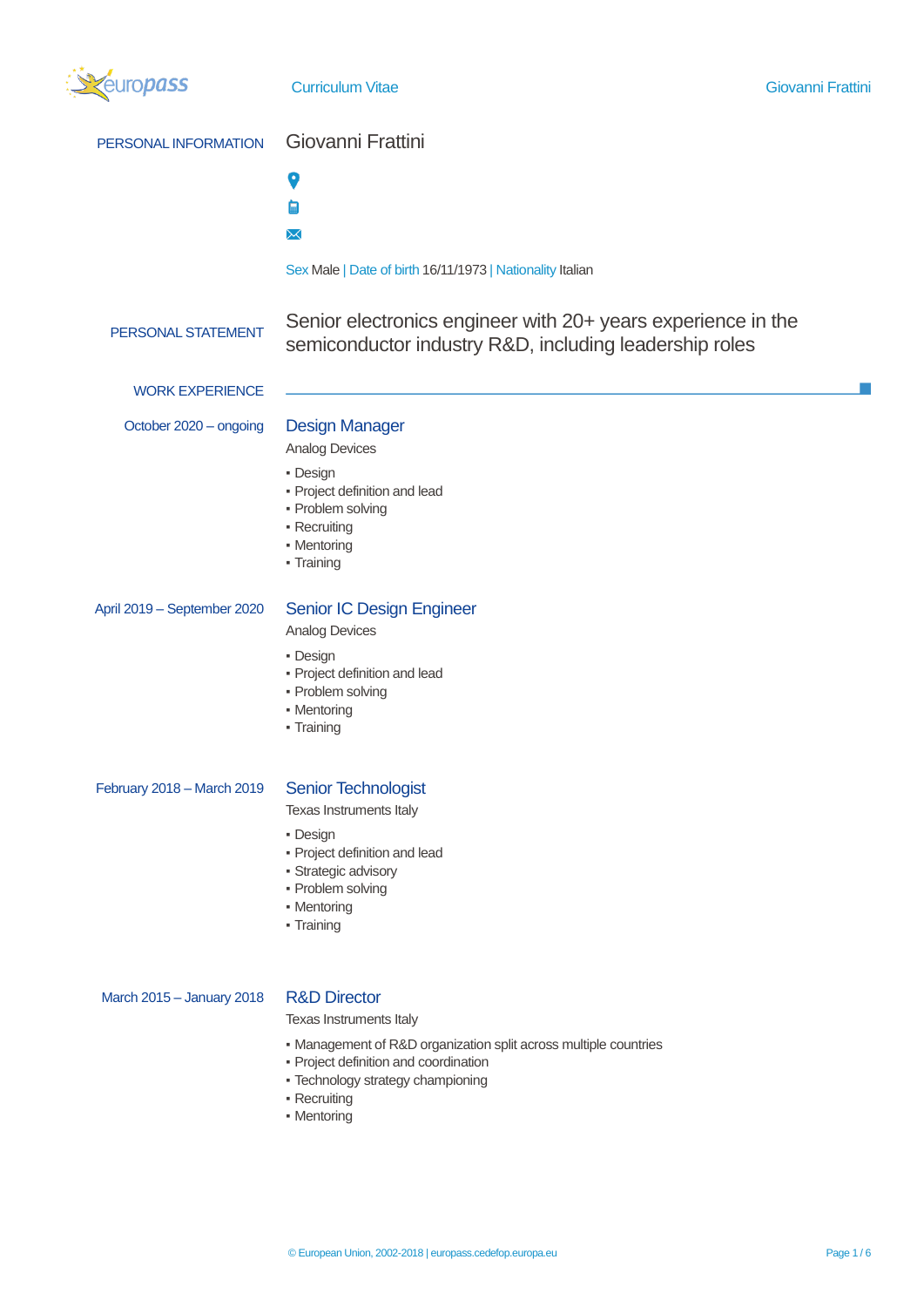

| April 2008 - February 2015    | <b>R&amp;D Manager</b><br>National Semiconductor (acquired by Texas Instruments Italy in 2011)<br>• Create and lead R&D team<br>· Project definition, coordination and technical contribution<br>• Recruiting<br>• Mentoring                                                                 |                |                    |                   |                   |
|-------------------------------|----------------------------------------------------------------------------------------------------------------------------------------------------------------------------------------------------------------------------------------------------------------------------------------------|----------------|--------------------|-------------------|-------------------|
| April 1997 - March 2008       | Analog IC Designer, then Team Leader<br>STMicroelectronics Italy<br>• Analog IC design<br>• Project lead<br>• Team lead<br>• Mentoring                                                                                                                                                       |                |                    |                   |                   |
| <b>EDUCATION AND TRAINING</b> |                                                                                                                                                                                                                                                                                              |                |                    |                   |                   |
| September 1991 - March 1997   | Master Degree in Electronics Engineering<br>University of Pavia, Italy<br>• Microelectronics                                                                                                                                                                                                 |                |                    |                   | 110/110 cum laude |
| <b>PERSONAL SKILLS</b>        |                                                                                                                                                                                                                                                                                              |                |                    |                   |                   |
| Mother tongue(s)              | Italian                                                                                                                                                                                                                                                                                      |                |                    |                   |                   |
| Other language(s)             | <b>UNDERSTANDING</b>                                                                                                                                                                                                                                                                         |                |                    | <b>SPEAKING</b>   |                   |
|                               | Listening                                                                                                                                                                                                                                                                                    | Reading        | Spoken interaction | Spoken production |                   |
| English                       | C <sub>1</sub>                                                                                                                                                                                                                                                                               | C <sub>1</sub> | C <sub>1</sub>     | C <sub>1</sub>    | C <sub>1</sub>    |
| <b>Communication skills</b>   | Levels: A1/A2: Basic user - B1/B2: Independent user - C1/C2 Proficient user<br><b>Common European Framework of Reference for Languages</b><br>• Technical presentations<br>• Customer interaction<br>- Interface with different organizations within the company (Product Groups, Technology |                |                    |                   |                   |
|                               | Development, Packaging, EDA, Sales, Marketing, Manufacturing)<br>Constitution in Fight is initially                                                                                                                                                                                          |                |                    |                   |                   |

- Seminars in Universities
- Talks at conferences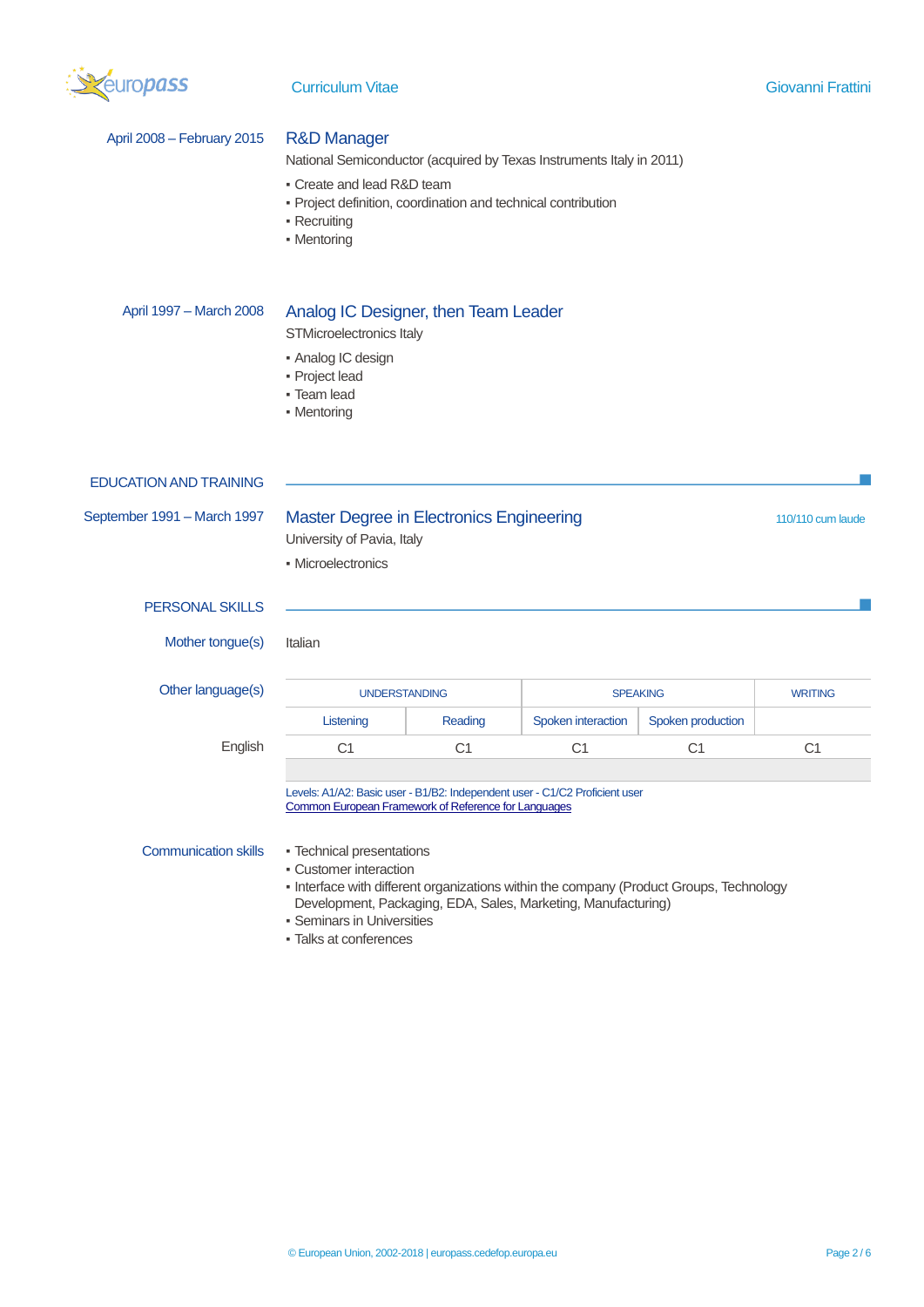

| Organisational / managerial skills | . Experience in management of engineering teams<br>. Coordinating design resources, development of scheduling and activity plans and goals<br>- Recruit, mentor, develop engineers and provide technical training, write technical publications,<br>attend/present at conferences<br>- Experience in coordinating large projects with distributed teams across multiple organisations and<br>locations (business case, budgeting, planning and time management)<br>- Specification refinement with system engineers, define system architecture in accordance with<br>application needs. Meet and interface with customers to validate spec definition and cross-pollinate<br>with product definition team to fill projects backlog<br>- Design reviews, documentation and support for integration of IPs into products<br>- Defining team strategy and roadmap, align team member's objectives with general goals<br>· Project risk assessment, and risk mitigations methods<br>- Lead development with external suppliers, partners, Universities and research organizations                                                                                                                                                                                                                                                                                                                                                                                                                                                          |
|------------------------------------|-----------------------------------------------------------------------------------------------------------------------------------------------------------------------------------------------------------------------------------------------------------------------------------------------------------------------------------------------------------------------------------------------------------------------------------------------------------------------------------------------------------------------------------------------------------------------------------------------------------------------------------------------------------------------------------------------------------------------------------------------------------------------------------------------------------------------------------------------------------------------------------------------------------------------------------------------------------------------------------------------------------------------------------------------------------------------------------------------------------------------------------------------------------------------------------------------------------------------------------------------------------------------------------------------------------------------------------------------------------------------------------------------------------------------------------------------------------------------------------------------------------------------------------------|
| Job-related skills                 | • Analog IC design<br>• BCD up to 120V, CMOS processes, device physics for power management and mixed signal<br>applications<br>- Design of power converters building blocks (gate drivers, level shifters, control loop and<br>compensation networks, protections, oscillators, PWM generation, ESD)<br>· Mixed signal design (operational amplifiers, comparators, voltage and current references, charge<br>pumps, motor drivers, high voltage drivers, sigma-delta modulators, switched-capacitors and<br>switched-current circuits, digital to analog converters, analog to digital converters, digital calibration of<br>ADCs, PLLs, low power low noise readout channels, chopper amplifiers, isolated communication<br>channels)<br>- Direct experience in the design and mass production release of high performance power<br>management ICs<br>. Drive layout design and optimisation<br>• Area estimate and planning of IC design activities<br>- Strong understanding of linear and switching regulator topologies such as LDOs, Buck, Boost, Buck-<br>Boost, Inverting, 4th order topologies, hybrid capacitive/inductive, multiphase/multilevel<br>- Unconventional high frequency topologies (adapting RF power stages like Class-E/Class-F,<br>resonant, soft switching ZVT/ZCT), up to 100MHz switching frequency<br>- Control architectures such as Peak Current Mode, Valley Current Mode, Voltage Mode, Hysteretic,<br>COT, etc.<br>• Knowledge of electronic noise, EMI, susceptibility, and mitigation techniques |
| <b>Driving licence</b>             | B                                                                                                                                                                                                                                                                                                                                                                                                                                                                                                                                                                                                                                                                                                                                                                                                                                                                                                                                                                                                                                                                                                                                                                                                                                                                                                                                                                                                                                                                                                                                       |
| <b>ADDITIONAL INFORMATION</b>      |                                                                                                                                                                                                                                                                                                                                                                                                                                                                                                                                                                                                                                                                                                                                                                                                                                                                                                                                                                                                                                                                                                                                                                                                                                                                                                                                                                                                                                                                                                                                         |
| <b>Publications</b>                | Baschirotto, A.; Boella, G.; Castello, R.; Frattini, G.; Pessina, G. & Rancoita, P. G. (1998), '3~ns<br>resolution CMOS low-power time-to-voltage converter', Electronics Letters 34(7), 614--615.<br>- Baschirotto, A.; Boella, G.; Castello, R.; Frattini, G.; Pessina, G. & Rancoita, P. G. (1998), Fully<br>integrated readout channel with amplitude and time measurement for AMS experiment on ISSA, in<br>'Proc. IEEE Int. Symp. Circuits and Systems ISCAS '98', pp. 220--223 vol.2.<br>- Fontanella, L.; Frattini, G.; Ricotti, G. & Pedrazzini, G. (1999), Single chip, self supplied, voltage and<br>charge mode double 80V piezoelectric actuator driver, in 'Proc. 25th European Solid-State Circuits<br>Conf', pp. 94--97.<br>- Bardelli, R.; Fontanella, L.; Forte, F.; Frattini, G.; Martinelli, G.; Ricotti, G. & Rossi, M. (2000), Fully                                                                                                                                                                                                                                                                                                                                                                                                                                                                                                                                                                                                                                                                              |

- integrated motor driver controller for hard disk drive using digital approach, in 'Proc. 26th European Solid-State Circuits Conf', pp. 101--104. ▪ Baschirotto, A. & Frattini, G. (2000), A 3.3~V CMOS line-driver for serial bus, in 'Proc. (IEEE Cat
- No.00CH36353) 2000 IEEE Int Symp. Circuits and Systems. Emerging Technologies for the 21st Century', pp. 457--460 vol.4.
- Dallago, E.; Miatton, D.; Venchi, G.; Frattini, G. & Ricotti, G. (2007), Self-Supplied Integrable Active High-Efficiency AC-DC Converter for Piezoelectric Energy Scavenging Systems, in 'Proc. IEEE Int. Symp. Circuits and Systems', pp. 1633--1636.
- Dallago, E.; Frattini, G.; Miatton, D.; Ricotti, G. & Venchi, G. (2007), Integrable High-Efficiency AC-DC Converter for Piezoelectric Energy Scavenging System, in 'Proc. IEEE Int. Conf. Portable Information Devices', pp. 1--5.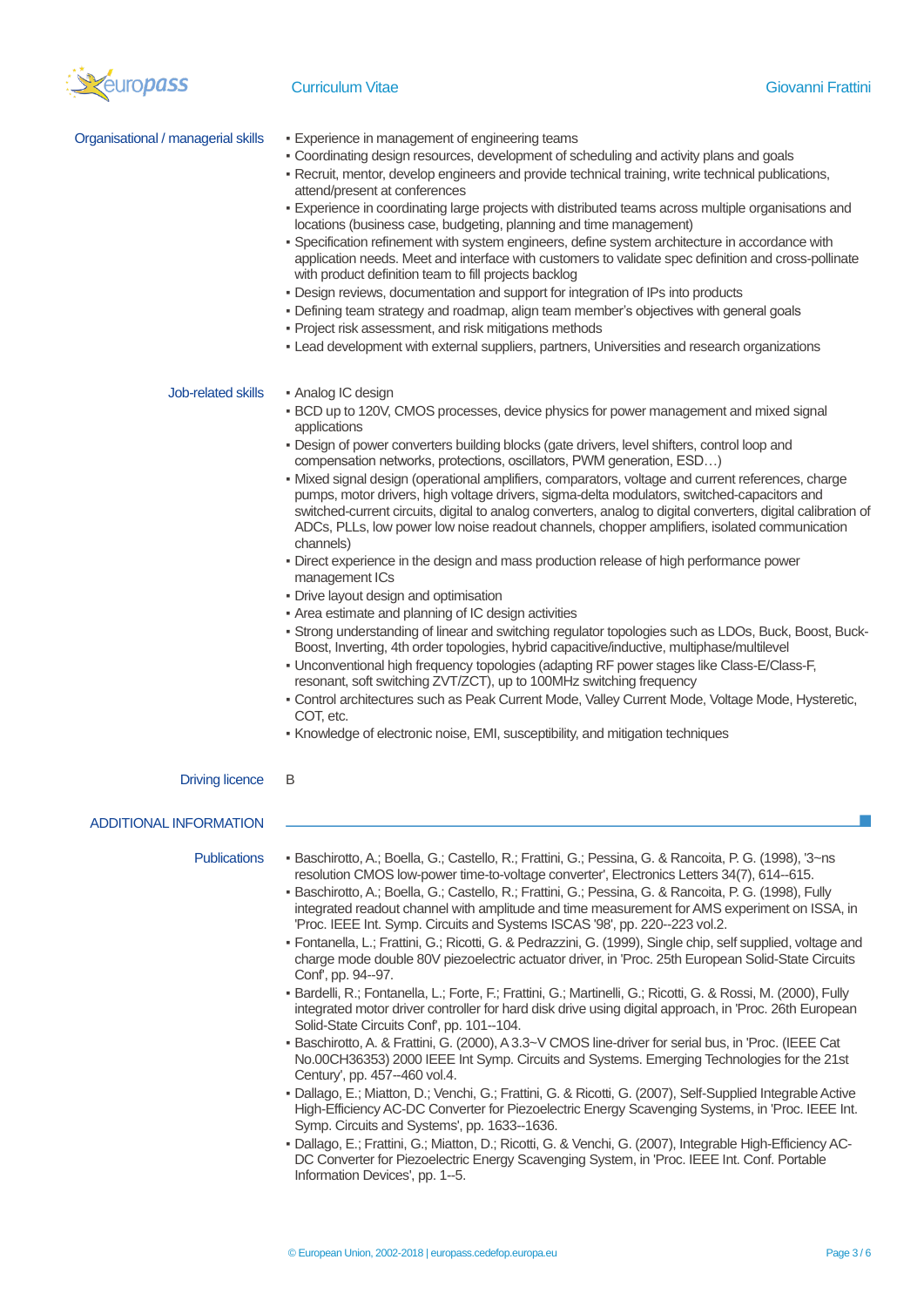

- Dallago, E.; Miatton, D.; Venchi, G.; Bottarel, V.; Frattini, G.; Ricotti, G. & Schipani, M. (2008), Electronic interface for Piezoelectric Energy Scavenging System, in 'Proc. ESSCIRC 2008 - 34th European Solid-State Circuits Conf', pp. 402--405.
- Dallago, E.; Miatton, D.; Venchi, G.; Bottarel, V.; Frattini, G.; Ricotti, G. & Schipani, M. (2008), Active autonomous AC-DC converter for Piezoelectric Energy Scavenging Systems, in 'Proc. IEEE Custom Integrated Circuits Conf', pp. 555--558.
- Dallago, E.; Miatton, D.; Venchi, G.; Bottarel, V.; Frattini, G.; Ricotti, G. & Schipani, M. (2008), Active self supplied AC-DC converter for piezoelectric energy scavenging systems with supply independent bias, in 'Proc. IEEE Int. Symp. Circuits and Systems', pp. 1448--1451.
- Dallago, E.; Miatton, D.; Venchi, G.; Bottarel, V.; Frattini, G.; Ricotti, G. & Schipani, M. (2008), Comparison of Two Autonomous AC-DC Converters for Piezoelectric Energy Scavenging Systems, in Christian Piguet; Ricardo Reis & Dimitrios Soudris, ed., 'VLSI-SoC: Design Methodologies for SoC and SiP - 16th IFIP WG 10.5/IEEE International Conference on Very Large Scale Integration, VLSI-SoC 2008, Rhodes Island, Greece, October 13-15, 2008, Revised Selected Papers', Springer, , pp. 61--80.
- Frattini, G.; Petrone, G.; Spagnuolo, G. & Vitelli, M. (2010), AC module design employing low capacitance values, in 'Proc. IEEE Int. Symp. Industrial Electronics', pp. 3444--3449.
- Spiazzi, G.; Mattavelli, P.; Gazoli, J. R.; Magalhaes, R. & Frattini, G. (2010), Improved integrated boost-flyback high step-up converter, in 'Proc. IEEE Int. Conf. Industrial Technology', pp. 1169--1174.
- Pareschi, F.; Setti, G.; Rovattit, R. & Frattini, G. (2011), A spread spectrum clock generator based on a short-term optimized chaotic map, in 'Proc. ESSCIRC (ESSCIRC) 2011', pp. 507--510.
- Mangia, M.; Pareschi, F.; Rovatti, R.; Setti, G. & Frattini, G. (2012), Coping with saturating projection stages in RMPI-based Compressive Sensing, in 'Proc. IEEE Int. Symp. Circuits and Systems', pp. 2805--2808.
- Calabrese, G.; Granato, M.; Frattini, G. & Capineri, L. (2014), Integrated high step-down multiphase buck converter with high power density, in 'Proc. 16th European Conf. Power Electronics and Applications', pp. 1--10.
- Guven, O.; Eftekhar, A.; Hoshyar, R.; Frattini, G.; Kindt, W. & Constandinou, T. G. (2014), Realtime ECG baseline removal: An isoelectric point estimation approach, in 'Proc. IEEE Biomedical Circuits and Systems Conf (BioCAS)', pp. 29--32.
- Pareschi, F.; Setti, G.; Rovatti, R. & Frattini, G. (2014), 'Short-term Optimized Spread Spectrum Clock Generator for EMI Reduction in Switching DC/DC Converters', IEEE Transactions on Circuits and Systems I: Regular Papers 61(10), 3044--3053.
- Pareschi, F.; Setti, G.; Rovatti, R. & Frattini, G. (2014), 'Practical Optimization of EMI Reduction in Spread Spectrum Clock Generators With Application to Switching DC/DC Converters', IEEE Transactions on Power Electronics 29(9), 4646--4657.
- Bertoni, N.; Frattini, G.; Massolini, R.; Pareschi, F.; Rovatti, R. & Setti, G. (2015), A new semi-analytic approach for class-E resonant DC-DC converter design, in 'Proc. IEEE Int. Symp. Circuits and Systems (ISCAS)', pp. 2485--2488.
- · Bertoni, N.; Frattini, G.; Albertini, P.; Pareschi, F.; Rovatti, R. & Setti, G. (2015), A first implementation of a semi-analytically designed class-E resonant DC-DC converter, in 'Proc. IEEE Int. Symp. Circuits and Systems (ISCAS)', pp. 221--224.
- Calabrese, G.; Granato, M.; Frattini, G. & Capineri, L. (2015), Integrated Gate Drive Architecture for High Step-down Multiphase Buck Converter, in 'Proc. PCIM Europe 2015; Int. Exhibition and Conf. for Power Electronics, Intelligent Motion Renewable Energy and Energy Management', pp. 1--8.
- Bertoni, N.; Frattini, G.; Massolini, R. G.; Pareschi, F.; Rovatti, R. & Setti, G. (2016), 'An Analytical Approach for the Design of Class-E Resonant DC –DC Converters', IEEE Transactions on Power Electronics 31(11), 7701--7713.
- Calabrese, G.; Granato, M.; Frattini, G. & Capineri, L. (2016), 'Integrated high step-down multiphase buck converter with high power density', Microelectronics Journal 56, 97--109.
- Giannelli, P.; Rossi, M.; Capineri, L.; Granato, M.; Frattini, G. & Calabrese, G. (2016), The ZetaBoost: A step-up DC/DC topology derived from the Zeta converter, in 'Proc. 18th European Conf. Power Electronics and Applications (EPE'16 ECCE Europe)', pp. 1--10.
- Pareschi, F.; Albertini, P.; Frattini, G.; Mangia, M.; Rovatti, R. & Setti, G. (2016), 'Hardware-Algorithms Co-Design and Implementation of an Analog-to-Information Converter for Biosignals Based on Compressed Sensing', IEEE Transactions on Biomedical Circuits and Systems 10(1), 149--162.
- Giannelli, P.; Capineri, L.; Calabrese, G.; Frattini, G. & Granato, M. (2017), A reduced output ripple step-up DC-DC converter for automotive LED lighting, in 'Proc. 13th Conf. Ph.D. Research in Microelectronics and Electronics (PRIME)', pp. 329--332.
- Lu, L.; Ahsanuzzaman, S. M.; Prodic, A.; Calabrese, G.; Frattini, G. & Granato, M. (2018), Peak offsetting based CPM controller for multi-level flying capacitor converters, in 'Proc. IEEE Applied Power Electronics Conf. and Exposition (APEC)', pp. 3102--3107.
- Zhang, Y.; Radovic, I.; Ahsanuzzaman, S. M.; Prodic, A.; Calabrese, G.; Frattini, G. & Granato, M.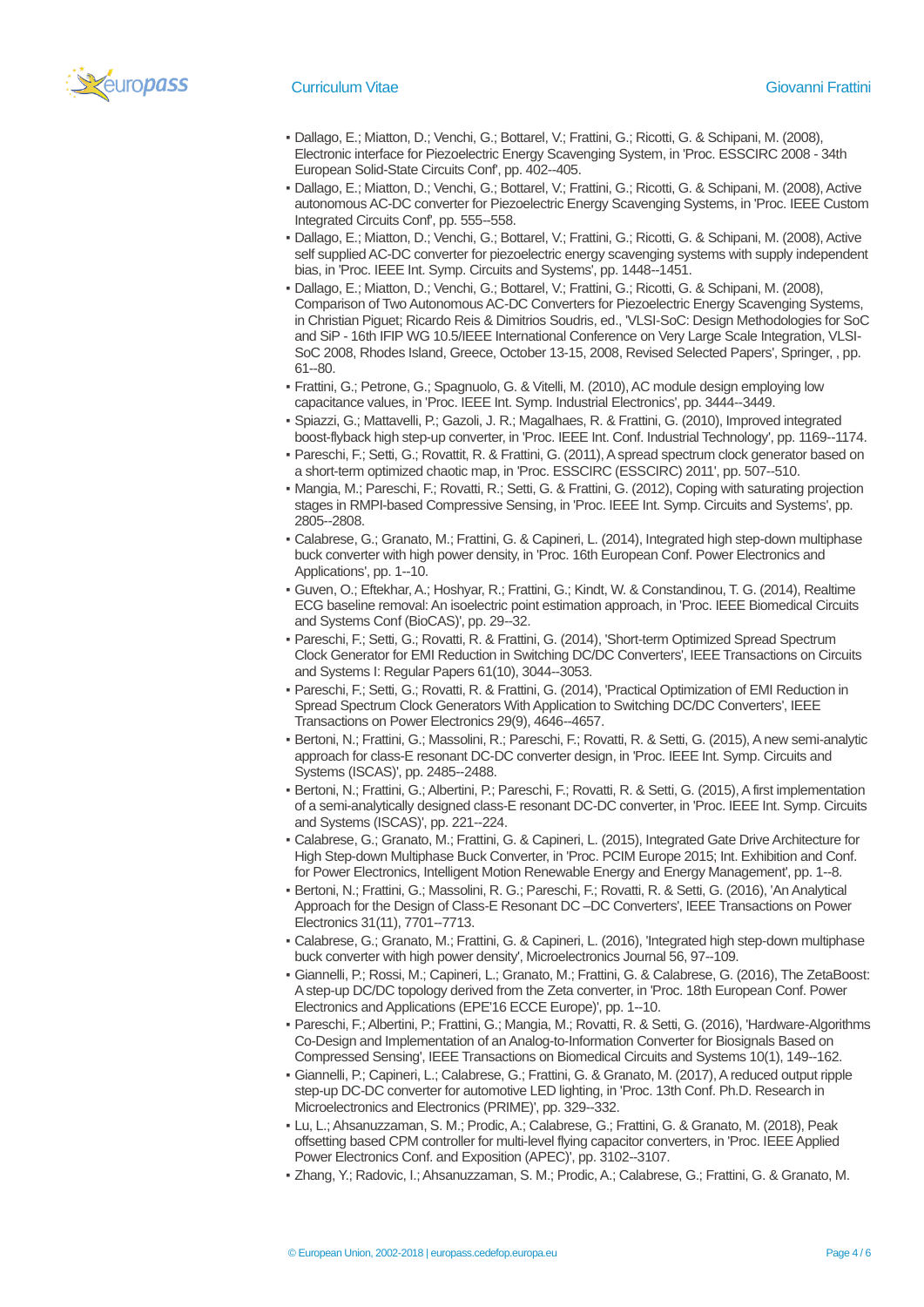

▪

(2018), Low-frequency ripple-shaping controller for operation of non-inverting buck-boost converters near step-up step-down boundary, in 'Proc. IEEE Applied Power Electronics Conf. and Exposition (APEC)', pp. 292--297.

- Lu, Liangji; Zhang, Yuqing; Ahsanuzzaman, SM; Prodić, Aleksandar; Calabrese, Giacomo; Frattini, Giovanni; Granato, Maurizio; Digital Average Current Programmed Mode Control for Multi-Level Flying Capacitor Converters, 2018 IEEE 19th Workshop on Control and Modeling for Power Electronics (COMPEL)
- Capineri, Lorenzo; Giannelli, Pietro; Calabrese, Giacomo; Granato, Maurizio; Frattini, Giovanni; Design, Realization and Characterization of a Differential Charge Amplifier for Ultrasonic Piezopolymer Transducers2018 IEEE International Ultrasonics Symposium (IUS)
- Foray, Etienne; Allard, Bruno; Martin, Christian; Frattini, Giovanni; Topologies for high-voltage lowpower integrated DC-DC converter, 2019 21st European Conference on Power Electronics and Applications (EPE'19 ECCE Europe)
- Pareschi, Fabio; Bertoni, Nicola; Mangia, Mauro; Massolini, Roberto G; Frattini, Giovanni; Rovatti, Riccardo; Setti, Gianluca; Class-E Isolated DC–DC Converter With High-Rate and Cost-Effective Bidirectional Data Channel; IEEE Transactions on Power Electronics, 35,5, pp.5304-5318, 2019
- Lu, Liangji; Prodić, Aleksandar; Calabrese, Giacomo; Frattini, Giovanni; Granato, Maurizio; Current Programmed Mode Control of Multi-Level Flying Capacitor Converter Near Zero-Ripple Current Region, 2019 IEEE Applied Power Electronics Conference and Exposition (APEC)
- Giannelli, Pietro; Bulletti, Andrea; Granato, Maurizio; Frattini, Giovanni; Calabrese, Giacomo; Capineri, Lorenzo; A Five-Level, 1-MHz, Class-D Ultrasonic Driver for Guided-Wave Transducer Arrays, IEEE transactions on ultrasonics, ferroelectrics, and frequency control, 66, 10, pp. 1616-1624
- Patents GABRIELE [IT], ALBASINIGUIDO.; TEMPORITI [IT], MILANIENRICO.; GIULIO [IT], RICOTTI& GIOVANNI [IT], FRATTINI(), Phase-locked loop circuit with switched-capacitor conditioning of the control current.
	- KUMAR [US], BARANWALSHAILENDRA.; MAURIZIO [IT], GRANATO& GIOVANNI [IT], FRATTINI(), Isolated High Frequency DC/DC Switching Regulator.
	- ANDREA [IT], BASCHIROTTO& GIOVANNI [IT], FRATTINI(), AC-coupled driver with wide output dynamic range.
	- LUCA [IT], FONTANELLA.; GIOVANNI [IT], FRATTINI.; GIORGIO [IT], PEDRAZZINI& GIULIO [IT], RICOTTI(), Driver circuit for controlling a piezoelectric actuator in charge mode.
	- LUCA [IT], FONTANELLA.; GIOVANNI [IT], FRATTINI& GIULIO [IT], RICOTTI(), Boost regulator with an inverted and non-inverted output.
	- LUCA [IT], FONTANELLA.; GIOVANNI [IT], FRATTINI& GIULIO [IT], RICOTTI(), Switching device.
	- GIOVANNI [IT], FRATTINI.; G [IT], MASSOLINIROBERT.; MAURIZIO [IT], GRANATO& I [US], ANDERSONDAVID(), RESONANT GATE DRIVERS AND CONVERTERS.
	- GIOVANNI [IT], FRATTINI.; G [IT], MASSOLINIROBERTO.; MAURIZIO [IT], GRANATO& I [US], ANDERSONDAVID(), SINGLE-PULSE RESONANT GATE DRIVER FOR DRIVING SWITCHES IN RESONANT ISOLATED CONVERTERS AND OTHER SYSTEMS.
	- GIOVANNI [IT], FRATTINI.; G [IT], MASSOLINIROBERTO.; MAURIZIO [IT], GRANATO& I [US], ANDERSONDAVID(), RESONANT ISOLATED CONVERTERS FOR POWER SUPPLY CHARGE BALANCING SYSTEMS AND OTHER SYSTEMS.
	- GIOVANNI [IT], FRATTINI.; GIORGIO [IT], SPIAZZI& PAOLO [IT], MATTAVELLI(), High step-up ratio soft-switched flyback converter.
	- GIOVANNI, FRATTINI.; REUTZEL, EVAN.; JEFFREY, MORRONI.; DJABBARI, ALI.; GERARD, SOCCI.; GIANPAOLO, LISI.; SUBRAMONIAM, RAJ& KOSHA, MAHMODIEH(), LED MATRIX MANAGER.
	- MAURIZIO [IT], GRANATO.; GIOVANNI [IT], FRATTINI.; PIETRO [IT], GIANNELLI.; MICHAEL [DE], LUEDERS& CHRISTIAN [DE], ROTT(), MULTILEVEL BOOST DC TO DC CONVERTER CIRCUIT.
	- MAURIZIO [IT], GRANATO.; GIOVANNI [IT], FRATTINI& ROBERTO [IT], MASSOLINI(), Drivers and Methods of Driving Transducers.
	- VIJAYLAXMI [US], KHANOLKAR.; ANINDYA [US], PODDAR.; RANDALL [US], WALBERG.; GIOVANNI [IT], FRATTINI& GIAMPIERO [IT], MASSOLINIROBERTO(), Multilayer High Voltage Isolation Barrier in an Integrated Circuit.
	- GIAMPIERO [IT], MASSOLINIROBERTO.; MAURIZIO [IT], GRANATO& GIOVANNI [IT], FRATTINI(), REGULATED MULTIPLE OUTPUT ISOLATED DC TO DC CONVERTER.
	- GIULIO [IT], RICOTTI.; SANDRO [IT], ROSSI& GIOVANNI [IT], FRATTINI(), Driving circuit for piezoelectric actuators, in particular for a read/write transducer for hard disks.
	- CATERINA [IT], RIVA.; BRUNO [IT], MURARI& GIOVANNI [IT], FRATTINI(), INTERACTION